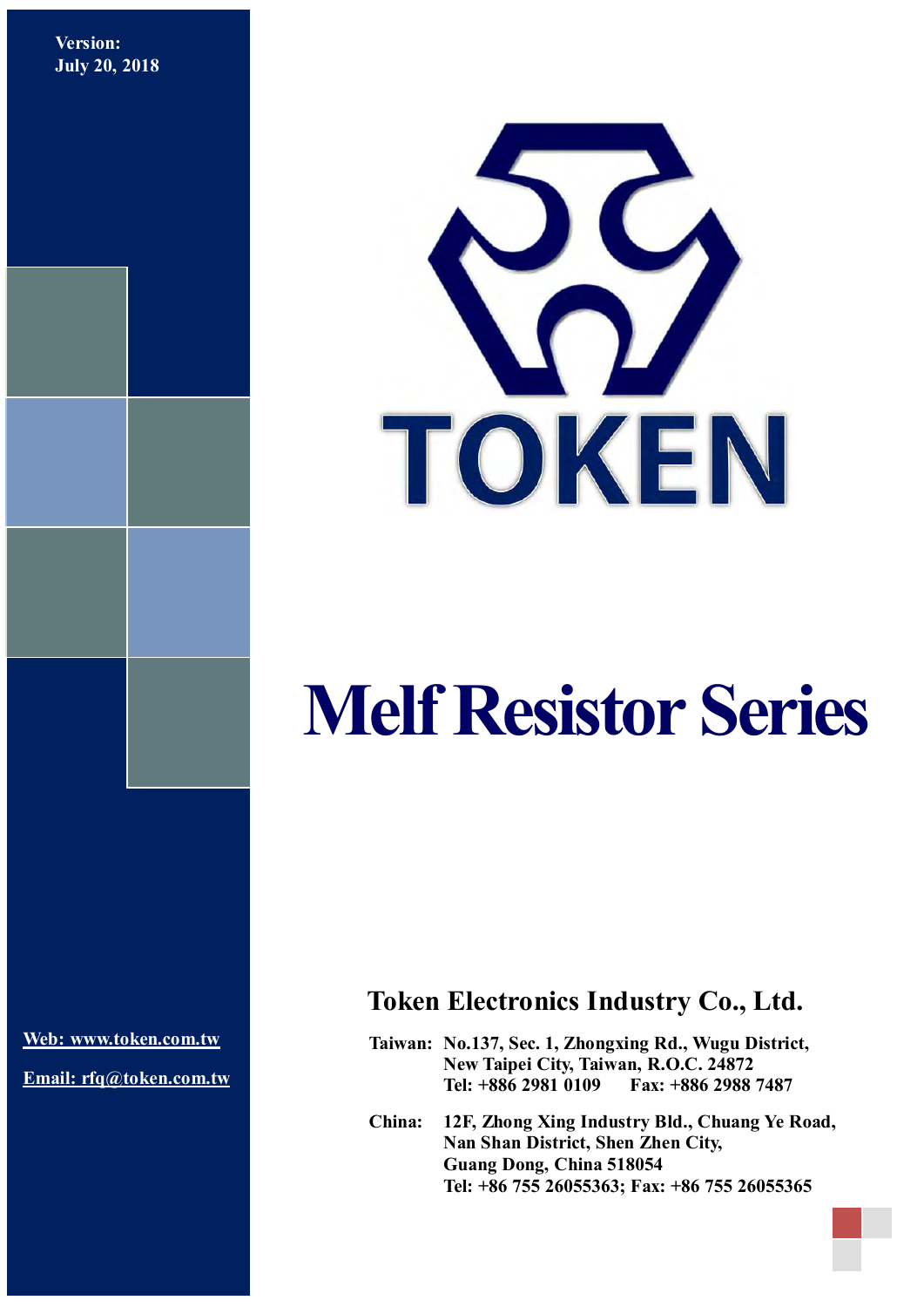

# **Production Index**

## **Melf Resistor Series**

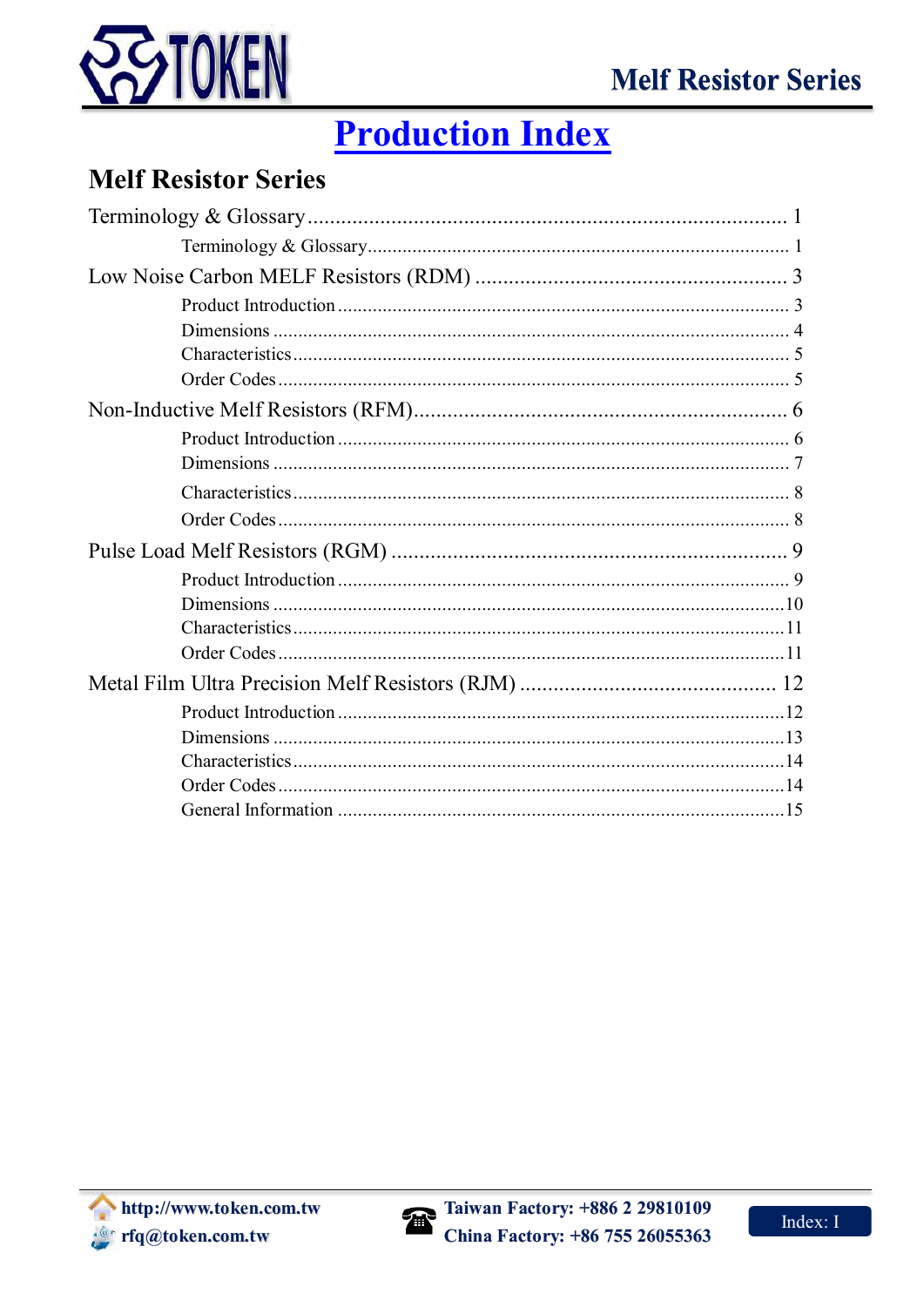<span id="page-2-0"></span>

# **Terminology & Glossary**

## <span id="page-2-1"></span>**Terminology & Glossary**

## **Terminology & Glossary**

#### **Derating Curve**

The curve that expresses the relation between the ambient temperature and the maximum value of continuously loadable power at its temperature, which is generally expressed as a percentage.

### **Dielectric Withstanding Voltage**

The rated voltage that can be applied to a designated point between the resistive element and the outer coating, or the resistive element and the mounting surface, without causing dielectric breakdown.

#### **Maximum Overload Voltage**

The maximum value of voltage capable of being applied to resistors for a short period of time in the overload test. Typically the applied voltage in the short time overload test is 2.5 times larger than the rated voltage. However, it should not exceed the maximum overload voltage.

#### **Maximum Working Voltage**

The maximum value of DC voltage or AC voltage (rms) capable of being applied continuously to resistors or element. However, the maximum value of the applicable voltage is the rated voltage at the critical resistance value or lower.

#### **Power Rating**

Power ratings are based on physical size, allowable change in resistance over life, thermal conductivity of materials, insulating and resistive materials, and ambient operating conditions. For best results, employ the largest physical size resistors at less than their maximum rated temperature and power.

#### **Rated Ambient Temperature**

The maximum ambient temperature at which resistors are capable of being used continuously with the prescribed rated power. The rated ambient temperature refers to the temperature around the resistors inside the equipment, not to the air temperature outside the equipment.

#### **Rated Power**

The maximum amount of power that can be continuously loaded to a resistor at a rated ambient temperature. Network and array products have both rated power per package as well as per element.

### **Rated Voltage**

The maximum value of DC voltage or AC voltage (rms) capable of being applied continuously to resistors at the rated ambient temperature.

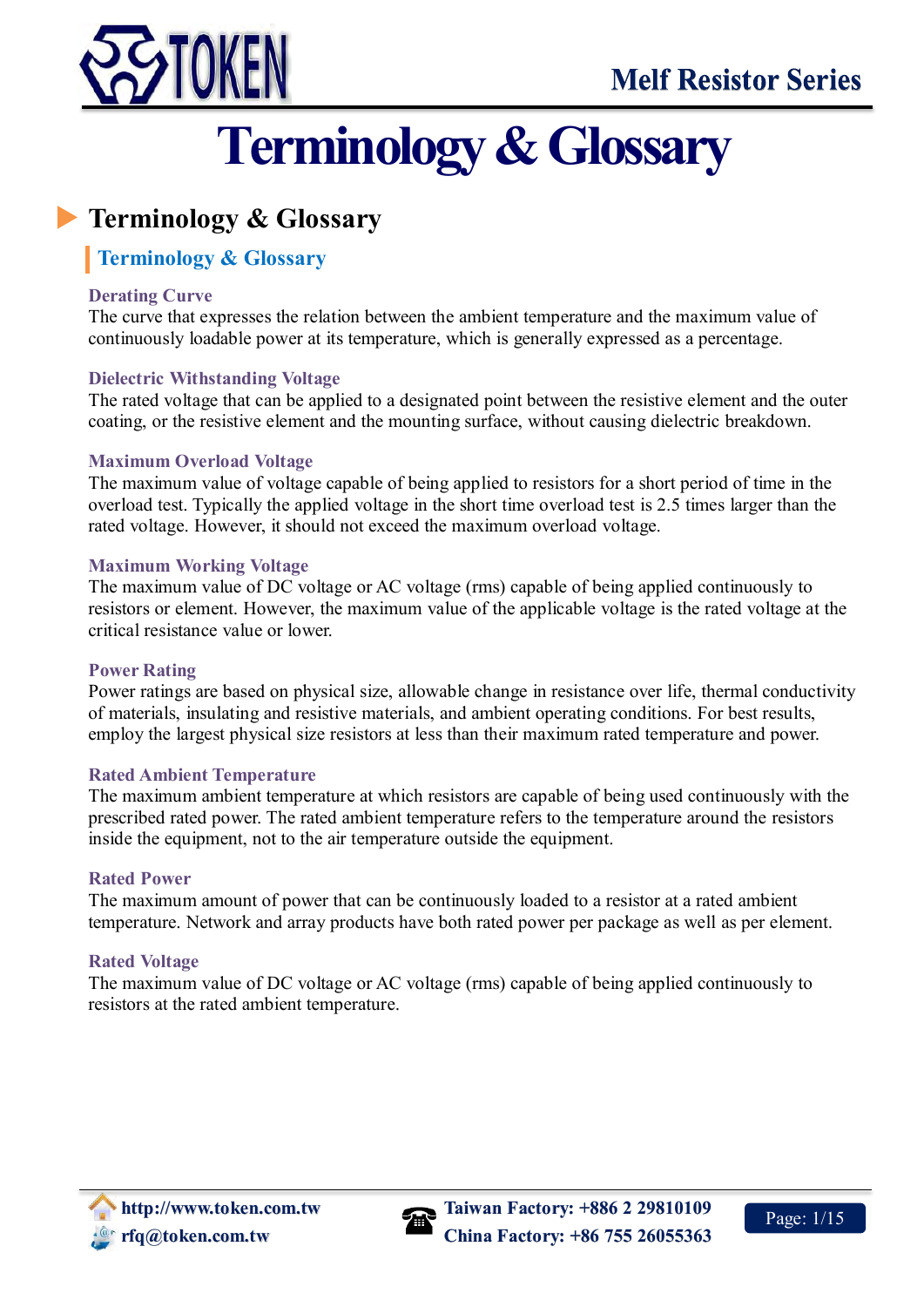

#### **Resistor Tolerance**

Resistor tolerance is expressed as the deviation from nominal value in percent and is measured at 25 ℃ only with no appreciable power applied. A resistor's value will also change with applied voltage (VCR) and temperature (TCR). For networks, absolute resistor tolerance refers to the overall tolerance of the network. Ratio tolerance refers to the relationship of each resistor to the others in the package.

#### **Temperature Coefficient of Resistance (TCR)**

TCR is expressed as the change in resistance in ppm (0.0001 %) with each degree Celsius of change in temperature. TCR is typically referenced at  $+25$  °C and changes as the temperature increases (or decreases). A resistor with a TCR of 100 ppm/°C will change 0.1 % over a 10 °C change and 1 % over a 100 ℃ change. In the context of a resistor network, the TCR value is called the absolute TCR in that it defines the TCR of a specific resistor element. The term TCR tracking refers to the difference in TCR between each specific resistor in a network.

#### **MELF Resistor - Alias & Acronym**

Melf is the abbreviation of "Metal Electrode Leadless Face" and is a cylindrically shaped resistor designed for surface mounting.

Acronym: Leadless Resistor; Cylindrical Resistor; Metal Electrode Leadless Face device; Surface Mounted Leadless Component.

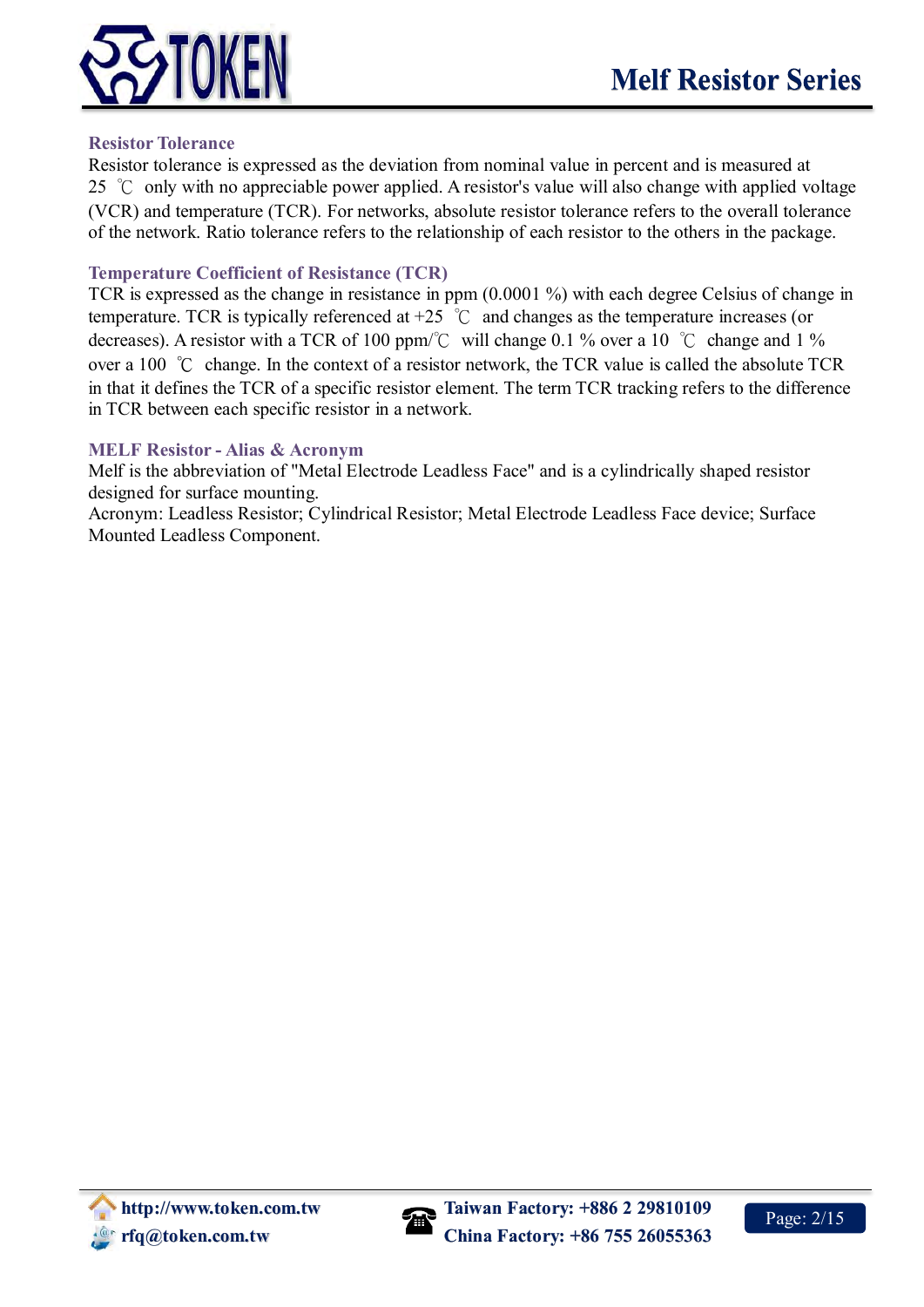



# <span id="page-4-0"></span>**Low Noise Carbon MELF Resistors (RDM)**

# <span id="page-4-1"></span>**Product Introduction**

## $\overline{a}$ **Token Carbon Film MELF (RDM) is the cost-effective option.**

### **Features :**

- Coating color: Yellow; Marking: Color code (3) color band).
- Free direction for mounting due to cylindrical design. Electrodes strength is higher than flat chip resistors.
- Specially plated electrodes for high solderability. Lower current noise than flat chip resistors. Lead (Pb)-free and RoHS compliant.
- Speciality carbon film technology. DIN: 0204, 0207, 0309.

#### **Applications :**

- $\bullet$  Home appliances,
- Electrical Equipment,
- Consumer electronics.

Commercial grade low power carbon film resistors offer high quality performance for applications that do not require surge protection or precision tolerances.

Providing design engineers with an economical power resistor with high quality performance, Token Electronics now offers commercial grade low power carbon film resistors. Designated the RDM Series, the conformal coated resistors offer high quality performance for applications that do not require surge protection or precision tolerances.

The commercial grade carbon Melf resistors are available in flame retardant packaging and have ideal specifications for consumer electronic or electrical devices. The RDM Series resistors offer a wide resistance range for devices with power ratings below 1W, delivering high quality performance for general purpose applications.

The RDM Series resistors are ideal for general use applications including electrical equipment, small appliances and consumer electronics, such as televisions and other high-volume products.

The RDM Series film resistors feature power ratings from 0.125 to 1W, with a resistance range from 1  $\Omega$  to 1M  $\Omega$ . Standard tolerances for the devices are to  $\pm 2\%$  and  $\pm 5\%$  with TCRs as low as  $\pm 300$ ppm/°C for values of 1K  $\Omega$  or less. Maximum working voltage ranges from 200V to 350V.

Contact our sales representative with your specific needs. Or you can link to Token official website ["Melf Resistors"](http://www.token.com.tw/melf-resistor/index.html) for more information.



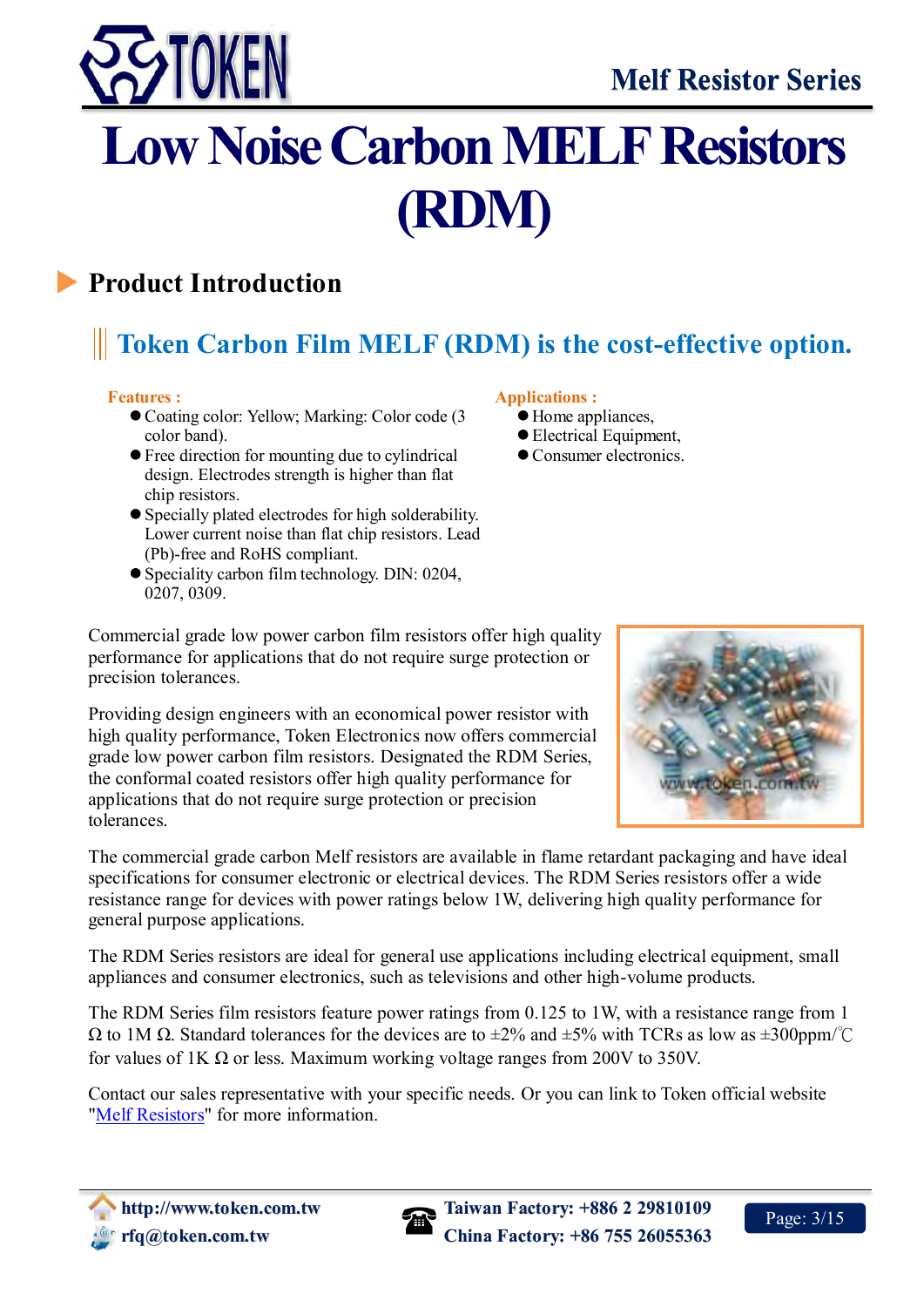

## <span id="page-5-0"></span>**Dimensions (Unit: mm) Carbon Film (RDM)**

| <b>Type</b>                     |                  | <b>RDM73S</b>   | <b>RDM73P</b>                                      | <b>RDM74S</b> | <b>RDM74P</b> | <b>RDM16M</b> | <b>RDM17S</b> | <b>RDM17P</b> |
|---------------------------------|------------------|-----------------|----------------------------------------------------|---------------|---------------|---------------|---------------|---------------|
| <b>DIN-44061</b> type           |                  | 0204            | 0204                                               | 0207          | 0207          | 0207          | 0309          | 0309          |
|                                 | ${\bf L}$        | $3.5 \pm 0.2$   | $3.5 \pm 0.2$                                      | $5.9 \pm 0.2$ | $5.9 \pm 0.2$ | $5.9 \pm 0.2$ | $8.5 \pm 0.2$ | $8.5 \pm 0.2$ |
|                                 | C (Min.)         | 0.5             | 0.5                                                | $0.5\,$       | 0.5           | 0.5           | 0.5           | 0.5           |
| <b>Dimensions</b><br>(Unit: mm) | D1               | $1.40 \pm 0.15$ | $1.40 \pm 0.15$                                    | $2.2 \pm 0.1$ | $2.2 \pm 0.1$ | $2.2 \pm 0.1$ | $3.2 \pm 0.2$ | $3.2 \pm 0.2$ |
|                                 | $D2$ (Max.)      | 1.55            | 1.55                                               | 2.4           | 2.4           | 2.4           | 3.4           | 3.4           |
|                                 | <b>D3</b> (Max.) | 1.25            | 1.25                                               | 2.1           | 2.1           | 2.1           | 3.0           | 3.0           |
|                                 |                  |                 | <b>Carbon Film Low Noise MELF (RDM) Dimensions</b> | DЗ            |               |               |               |               |

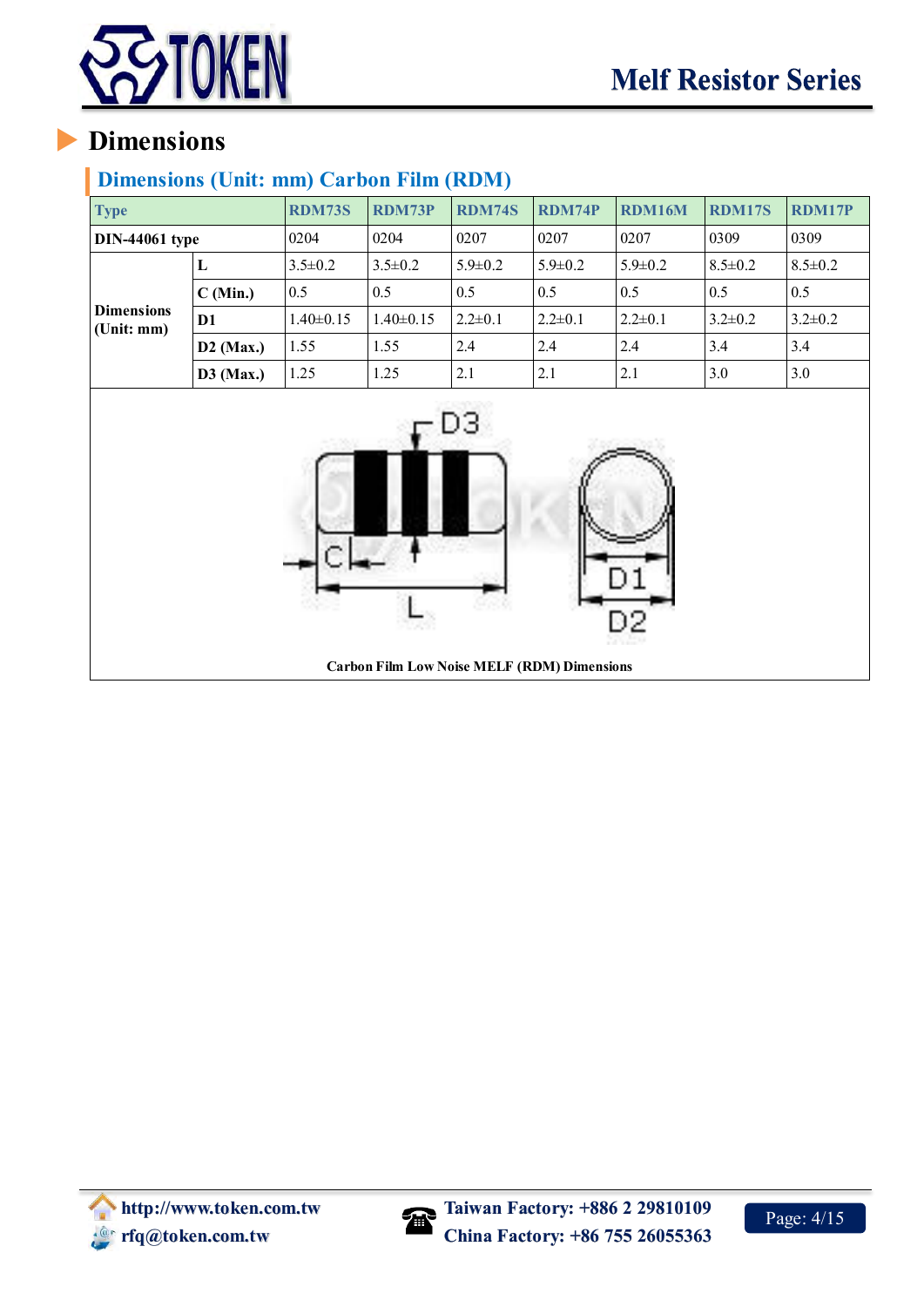

## <span id="page-6-0"></span>**Characteristics Lower Current Noise (RDM)**

| <b>Type</b>                                                 |      | <b>RDM73S</b> | <b>RDM73P</b> | <b>RDM74S</b> | <b>RDM74P</b> | <b>RDM16M</b> | <b>RDM17S</b> | <b>RDM17P</b> |
|-------------------------------------------------------------|------|---------------|---------------|---------------|---------------|---------------|---------------|---------------|
| $DIN-44061$ type                                            |      | 0204          | 0204          | 0207          | 0207          | 0207          | 0309          | 0309          |
| <b>Power Rating (W)</b>                                     |      | 1/8           | 1/4           | 1/4           | 1/2           |               | 1/2           |               |
| $1 \sim 1$ M<br>Resistance Range ( $\Omega$ ) E24           |      |               |               |               |               |               |               |               |
| $G: \pm 2\%$<br>$J: \pm 5\%$<br><b>Resistance Tolerance</b> |      |               |               |               |               |               |               |               |
| Max. Working Voltage (V)                                    |      | 200           | 250           | 300           | 300           | 350           | 350           | 350           |
| Max. Overload Voltage (V)                                   |      | 400           | 500           | 600           | 600           | 700           | 700           | 700           |
| Packaging<br>$\&$ Qty (pcs)                                 | Case | 180K          | 180K          | 96K           | 96K           | 96K           | 50K           | 50K           |
|                                                             | Reel | 3K            | 3K            | 2K            | 2K            | 2K            | 2.5K          | 2.5K          |

| <b>Item</b>                         | <b>Characteristics</b>                         |                                                 |                 | <b>Test Method</b> |                |                    |  |
|-------------------------------------|------------------------------------------------|-------------------------------------------------|-----------------|--------------------|----------------|--------------------|--|
| <b>Temp. Coefficient</b><br>(PPM/C) | <b>TCR</b><br>Type <sup>7</sup>                | $0 \sim -350$                                   | $0 \sim -600$   | $0 \sim -1000$     | $0 \sim -1500$ |                    |  |
|                                     | >1/4W                                          | $\leq 10K$                                      | $11K \sim 115K$ | $160K - 2M2$       |                | $JIS-C(5202-5.2)$  |  |
|                                     | 1/8W                                           | $\leq$ 1 $\leq$                                 | $1K1 \sim 47K$  | $51K - 470K$       | $510K \sim 1M$ |                    |  |
| <b>Short Time Overload</b>          |                                                | $\pm (1.0\% + 0.05\Omega)$<br>$JIS-C(5202-5.5)$ |                 |                    |                |                    |  |
| <b>Intermittent</b>                 | $\pm (1.0\% + 0.05\Omega)$                     |                                                 |                 |                    |                | $JIS-C(5202-5.8)$  |  |
| <b>Resistance to Soldering</b>      | $\pm (1.0\% + 0.05\Omega)$                     |                                                 |                 |                    |                | $JIS-C(5202-6.4)$  |  |
| Solderability                       | 95% Coverage min                               |                                                 |                 |                    |                | $JIS-C(5202-6.5)$  |  |
| <b>Moisture Resistance</b>          | $JIS-C(5202-7.9)$<br>$\pm (5.0\% + 0.1\Omega)$ |                                                 |                 |                    |                |                    |  |
| <b>Load Life</b>                    | $\pm (3.0\% + 0.1\Omega)$                      |                                                 |                 |                    |                | $JIS-C(5202-7.10)$ |  |

# <span id="page-6-1"></span>**Order Codes**

## **Order Codes Carbon MELF (RDM)**

| <b>RDM74P</b> |                             | 1 <sub>R</sub> |                | J         | <b>TR</b> |                          |         |  |  |
|---------------|-----------------------------|----------------|----------------|-----------|-----------|--------------------------|---------|--|--|
| Part Number   | Resistance Value $(\Omega)$ |                |                |           |           | Resistance Tolerance (%) | Package |  |  |
| RDM73S        | 1R2                         | $1.2\Omega$    | $\overline{G}$ | $\pm 2\%$ | P         | Bulk                     |         |  |  |
| RDM73P        | 12R                         | $12\Omega$     |                | $\pm 5\%$ | <b>TR</b> | Taping Reel              |         |  |  |
| RDM74S        | 120R                        | $120\Omega$    |                |           |           |                          |         |  |  |
| RDM74P        | 12K                         | 12KΩ           |                |           |           |                          |         |  |  |
| RDM16M        |                             |                |                |           |           |                          |         |  |  |
| RDM17S        |                             |                |                |           |           |                          |         |  |  |
| RDM17P        |                             |                |                |           |           |                          |         |  |  |



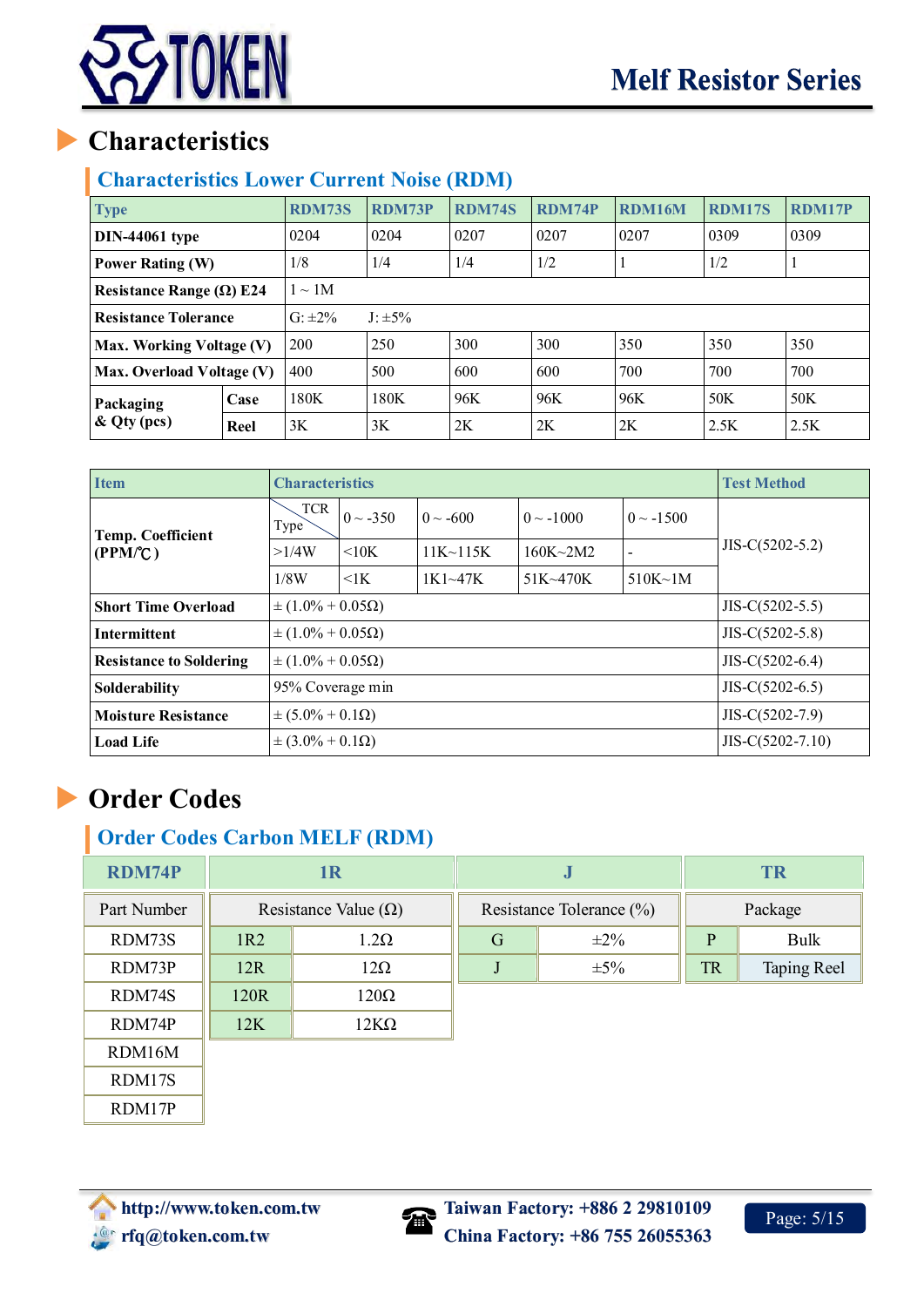

# <span id="page-7-0"></span>**Non-Inductive Melf Resistors (RFM)**

# <span id="page-7-1"></span>**Product Introduction**

# **Non-Inductance MELF Resisters offer greater choice for high frequency applications.**

### **Features :**

- Low-inductance non-helical trimmed product.
- Ower dissipation rating at 70℃ up to 0.75W.
- Speciality high frequency product for RF applications.
- Suitable for more than GHz operation; Excellent overall stability: Class 0.5.
- $\bullet$  Tolerance range:  $\pm 0.5\%$  to  $\pm 5.0\%$ ; Resistance range:  $25\Omega$  to  $200\Omega$ .
- Special metal film technology, DIN: 0102, 0204, 0207.
- Lead (Pb)-free and RoHS compliant.

### **Applications :**

- Medical Equipment.
- Industrial electronics.
- Automatic Equipment Controller.
- HF and pulse loading applications.
- Testing & Measurement Equipment.
- Consumer Product, Printer Equipment.
- Communication Device, Cell phone, GPS, PDA.

The high frequency RFM specialty series of non-inductance MELF resistor from Token Electronics has been extended to offer more than GHz operation, making the devices more suitable for high frequency RF applications.

They are the perfect choice in high frequency circuit designs where the parasitic inductance of regular, helical trimmed resistors cannot be accepted, but where also pulse energies apply. Typical applications are in the fields of telecommunication equipment and industrial electronics.

These high stability, non-inductance MELF resistors have a footprint very close to comparable chip resistors but maintain their tolerance and deliver higher stability over a wider temperature range. Sizes range from 5.7 x 2.1mm for the RFM74 MELF-0207, through 3.45 x 1.3mm for the RFM73 MELF-0204 down to 2.2 x 1.3mm for the RFM72 MELF-0102.

Production is strictly controlled and follows and extensive set of instructions established for reproducibility. The groove on the metal alloy film of high grade ceramic rod is special designed to achieve non inductance. The resistor elements are covered by a protective coating designed for mechanical, electrical and climatic protection.

The terminations are covered with final pure tin plating for keeping perfect solder ability. Four or five color code rings designate the resistance value and tolerance in accordance with IEC 60062.

Token's RFM MELF standard series can be a replacement for Vishay, IRC, EBG, KAO, and Panasonic Precision Devices with more competitive price and short lead time. Contact us with your specific needs. Please link to Token official website ["Melf Resistors"](http://www.token.com.tw/melf-resistor/index.html) for more information.



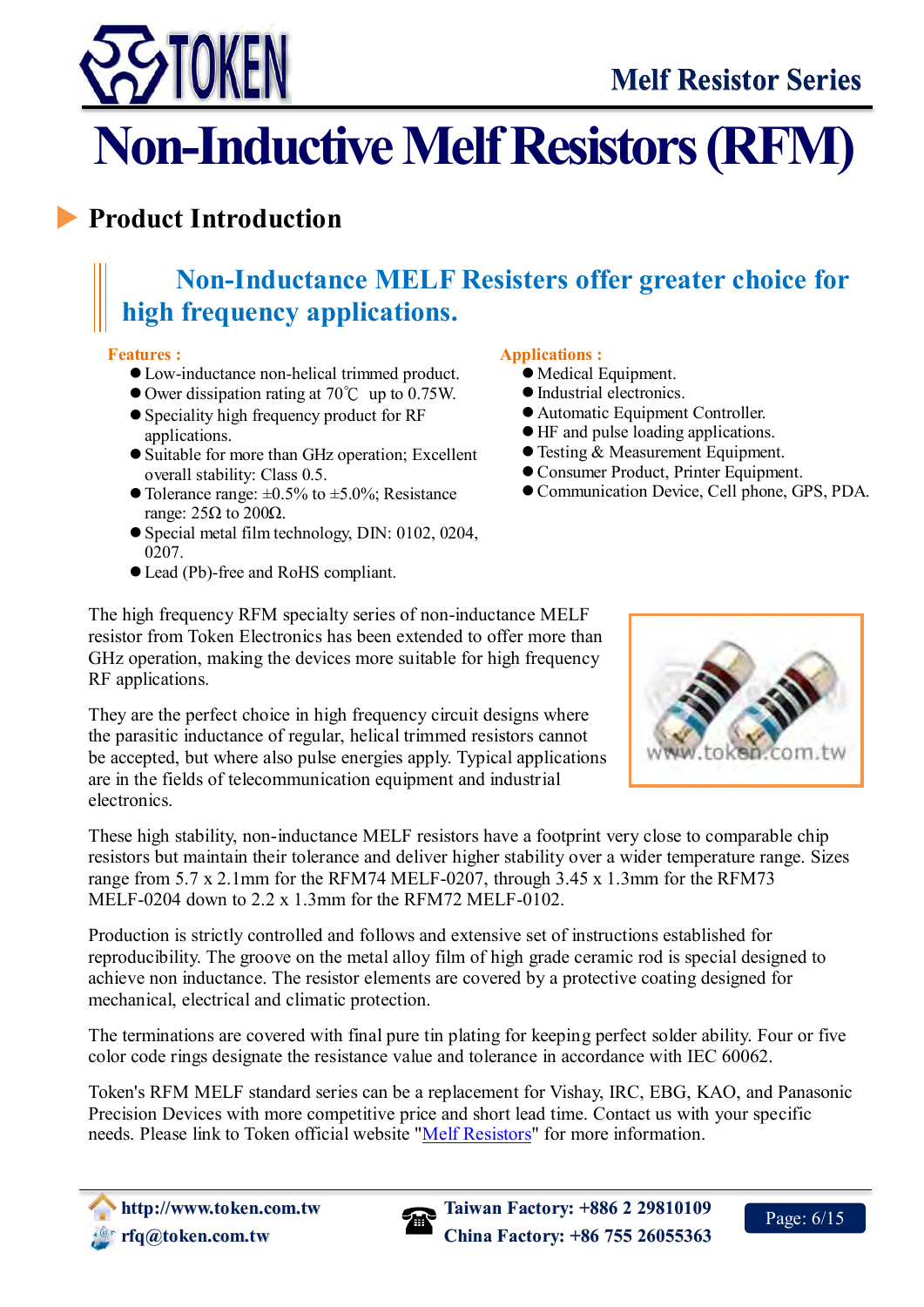

## <span id="page-8-0"></span>**Dimensions & Recommended Soldering Bath Dimensions (RFM)**

| <b>Type</b>                                               |            | <b>RFM72</b> | <b>RFM73</b> | <b>RFM74</b>      | <b>RFM75</b>      |
|-----------------------------------------------------------|------------|--------------|--------------|-------------------|-------------------|
| <b>Metric sizes</b>                                       |            | DIN: 0102    | DIN: 0204    | DIN: 0207         | DIN: 0207         |
|                                                           | $L\pm0.2$  | 2.2          | 3.45         | 5.7               | 6.0               |
| Dimension (Unit: mm)                                      | $L1\pm0.2$ | 1.2          | 1.6          | 3.0               | 3.3               |
|                                                           | $D\pm 0.2$ | 1.3          | 1.3          | 2.1               | 2.1               |
|                                                           | $K\pm0.1$  | 0.4          | $0.8$ min    | $1.2 \text{ min}$ | $1.2 \text{ min}$ |
|                                                           | $D1\pm0.1$ | $D+0/D-0.15$ | $D+0/D-0.25$ | $D+0/D-0.3$       | $D+0/D-0.3$       |
|                                                           | S          | 1.0          | 1.6          | 2.6               | 2.8               |
| <b>Recommended Soldering Bath</b><br>Dimension (Unit: mm) | W          | 2.0          | 2.0          | 2.5               | 2.5               |
|                                                           | Η          | 2.0          | 2.5          | 2.5               | 2.5               |
|                                                           |            |              |              |                   |                   |



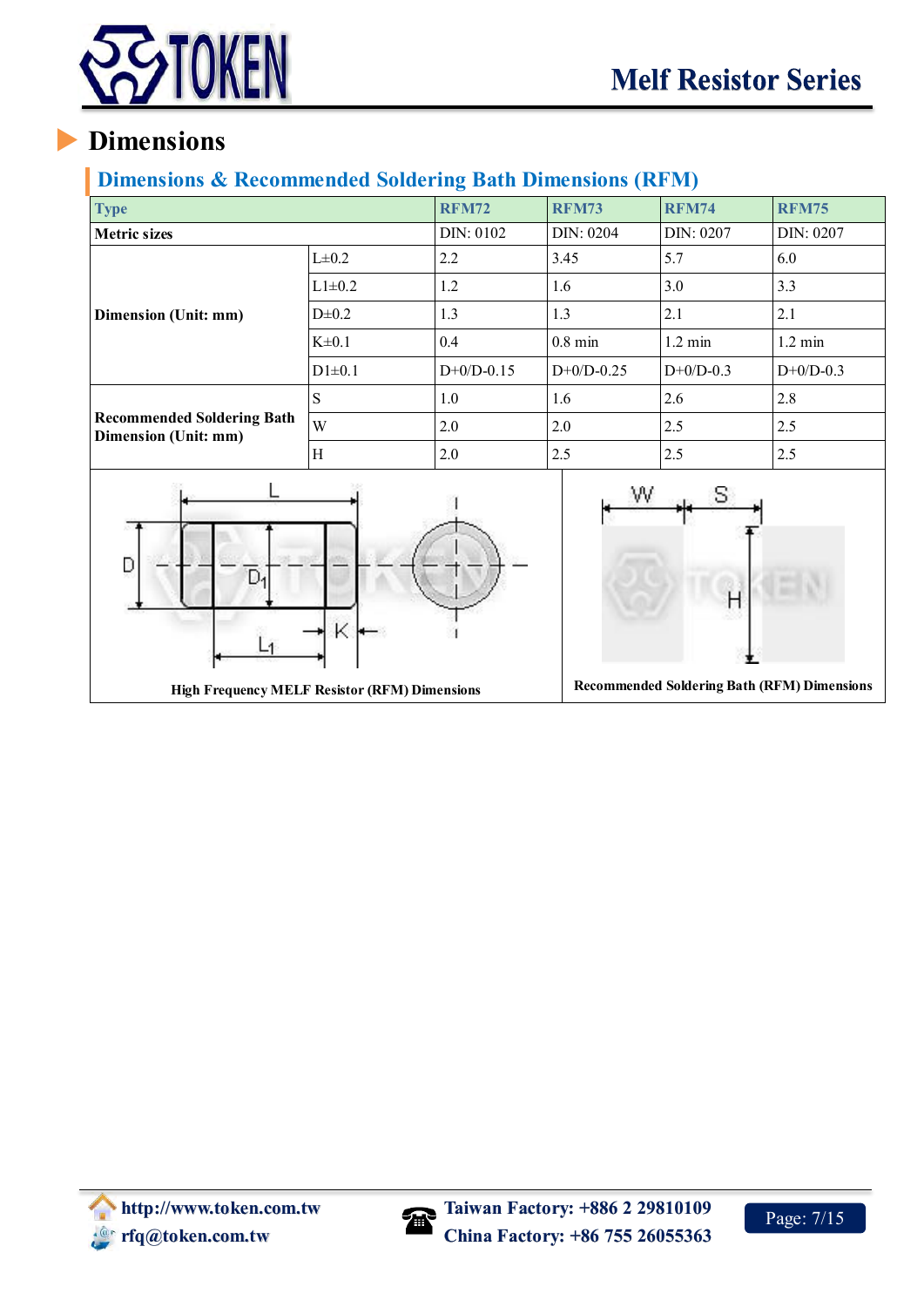

## <span id="page-9-0"></span>**Characteristics (RFM)**

| <b>Type</b>                                                                    | <b>RFM72</b>                                                               | <b>RFM73</b>                                      | <b>RFM74</b> | <b>RFM75</b> |  |  |  |  |
|--------------------------------------------------------------------------------|----------------------------------------------------------------------------|---------------------------------------------------|--------------|--------------|--|--|--|--|
| <b>Metric sizes</b>                                                            | DIN: 0102                                                                  | DIN: 0204                                         | DIN: 0207    | DIN: 0207    |  |  |  |  |
| Resistance range                                                               | $25\Omega \sim 200\Omega$                                                  |                                                   |              |              |  |  |  |  |
| <b>Operating Temperature range</b>                                             | $-55^{\circ}$ C ~ 125 $^{\circ}$ C                                         |                                                   |              |              |  |  |  |  |
| <b>Resistance Tolerance (%)</b>                                                | $D(\pm 0.5)$ ; F( $\pm 1.0$ ); J( $\pm 5.0$ )                              |                                                   |              |              |  |  |  |  |
| Temperature coefficient (PPM/°C)                                               | C1( $\pm$ 100); C2( $\pm$ 50); C3( $\pm$ 25); C5( $\pm$ 15); C6( $\pm$ 10) |                                                   |              |              |  |  |  |  |
| Rated dissipation (W) P70                                                      | 0.125                                                                      | 0.25                                              | 0.5          | 0.75         |  |  |  |  |
| <b>Operating mode</b>                                                          | standard                                                                   | standard                                          | standard     | power        |  |  |  |  |
| Climatic category (LCT/UCT/days)                                               | 55/125/56                                                                  | 55/125/56                                         | 55/155/56    | 55/155/56    |  |  |  |  |
| Endurance, Max, resistance change<br>at P70,<br>$\Delta$ R/R max., after 1000h |                                                                            | $\leq$ 0.5% for Tol.=±1% & $\leq$ 1% for Tol.=±5% |              |              |  |  |  |  |
| <b>Derating</b>                                                                | standard type linear from 70 $\degree$ C to 125 $\degree$ C                |                                                   |              |              |  |  |  |  |
| <b>Insulation voltage</b>                                                      | 500V                                                                       |                                                   |              |              |  |  |  |  |
| <b>Insulation resistance</b>                                                   | $>1G\Omega$                                                                |                                                   |              |              |  |  |  |  |

# <span id="page-9-1"></span>**Order Codes**

## **Order Codes (RFM)**

| <b>RFM73</b> |                  | <b>100R</b> |            | $\boldsymbol{\mathrm{F}}$        |                | C <sub>3</sub>          |           | <b>TR</b>   |
|--------------|------------------|-------------|------------|----------------------------------|----------------|-------------------------|-----------|-------------|
| Part Number  | Resistance Value |             | Resistance |                                  |                | Temperature coefficient |           | Package     |
| RFM72        |                  | $(\Omega)$  |            | Tolerance $(\%)$<br>$\mathbf{P}$ |                | $(PPM^{\circ}C)$        |           | Bulk        |
| RFM73        | 100R             | 100         | D          | $\pm 0.5$                        | C <sub>1</sub> | $\pm 100$               | <b>TR</b> | Taping Reel |
| RFM74        |                  |             | F          | $\pm 1.0$                        | C <sub>2</sub> | ±50                     |           |             |
| RFM75        |                  |             | J          | $\pm 5.0$                        | C <sub>3</sub> | $\pm 25$                |           |             |
|              |                  |             |            |                                  | C <sub>5</sub> | ±15                     |           |             |
|              |                  |             |            |                                  | C6             | $\pm 10$                |           |             |

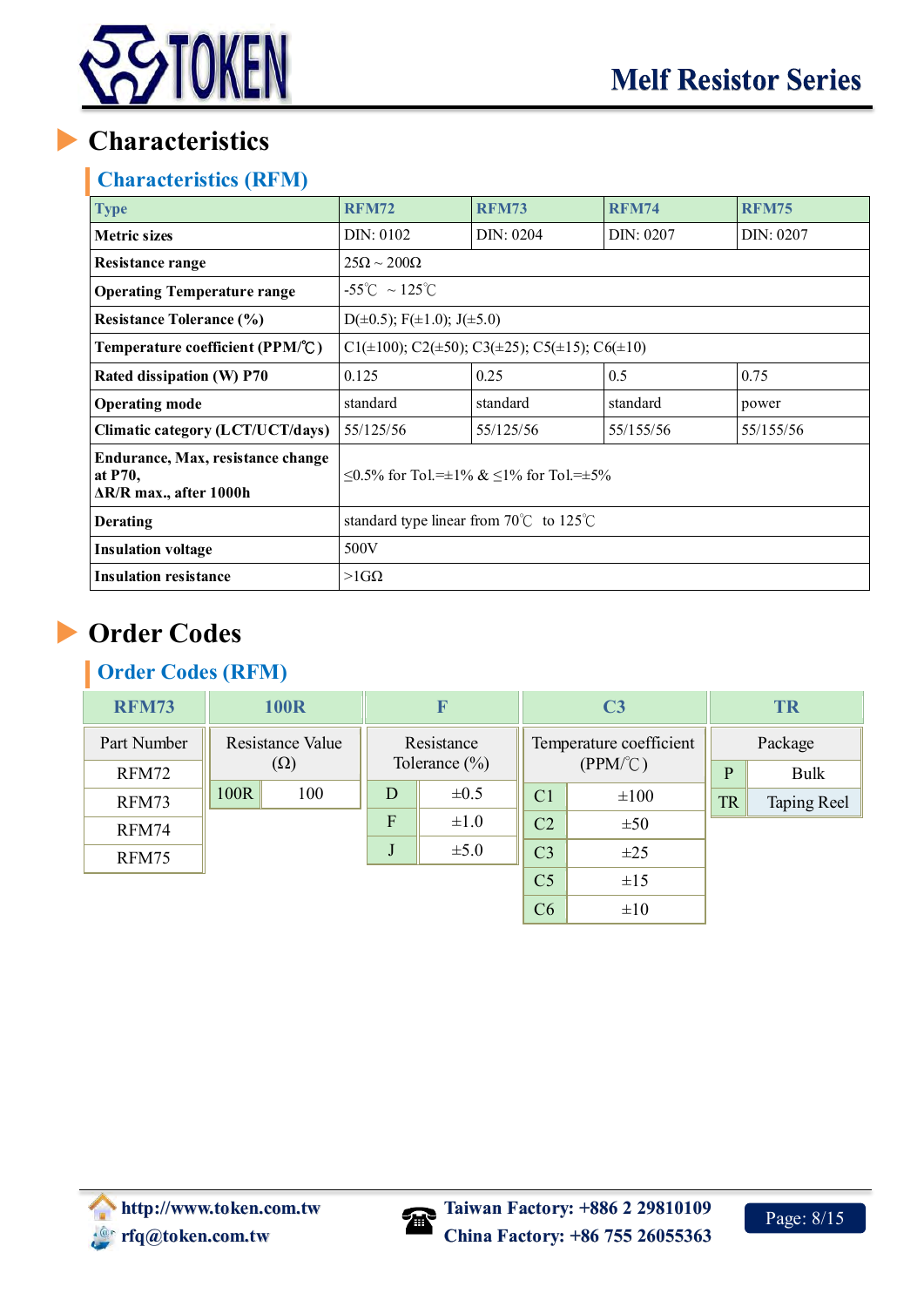

# <span id="page-10-0"></span>**Pulse Load Melf Resistors (RGM)**

# <span id="page-10-1"></span>**Product Introduction**

# **Pulse Load MELF Resistor (RGM) provides maximum thermal compliance.**

### **Features :**

- $\bullet$  Tolerance range:  $\pm 0.5\%$  to  $\pm 10\%$ ; Resistance range:  $10K Ω ~ 1G Ω$ .
- High pulse handling capability. DIN: 0207, 0309, 0411.
- Temperature coefficient: ±100ppm/℃,  $\pm 200$ ppm/°C.
- Combine high resistance range with high voltage.
- Power dissipation rating at 70℃ up to 3W.
- Speciality metal glaze film technology.
- Lead (Pb)-free and RoHS compliant.

#### **Applications :**

- Power Supply (SMPS): Voltage Divider, Isolation, PFC control, Mains Protection and Discharge Path Resistor.
- CTV, CRT Monitor: Isolation Resistor, Mains Protection, Discharge Path Resistor and Power Factor Control (PFC).
- Test & Measurement: Voltage Divider and Surge Protection.
- Home Appliances: Control Module for Surge Protection.
- Electronic Ballast: Ignition, Switching Spark Circuit.

Providing design engineers with a family of resistors designed specifically for surge and pulse applications, Token Electronics' family of power MELF resistors feature extended performance capability with ratings up to 3W.

Consisting of the RGM16M, RGM17M, RGM18M, and RGM74 Series resistors, the devices in the power MELF family all use Token's Metal Glaze resistive element on ceramic substrates. The RGM Anti-Surge Melf Series feature metal caps fitted on the terminals of

the cylindrical resistor body to give the devices exceptional thermal compliance.

The resistors in the power MELF family provide excellent thermal compliance as well as a variety of surge capabilities. The rugged RGM18M Series resistors are rated up to 3W and provide maximum thermal compliance, while the RGM74 Series resistors offer as much as three times the surge rating of standard resistors, which equates to up to 10 times the surge rating of similar-sized flat thick film chip resistors. The range of capabilities allows customers to select the best device to provide stable performance in harsh environment applications.

The RGM MELF Series is a perfect fit when an anti-surge resistor is required. Other major applications of RGM resistors are: AC mains protection, isolation between primary/secondary circuits in TVs, voltage dividers, ignition/switching circuit in electronic ballasts.

Token will also produce MELF devices outside these specifications to meet customer requirements. Contact us with your specific needs. Please link to Token official website ["Melf Resistors"](http://www.token.com.tw/melf-resistor/index.html) for more information.



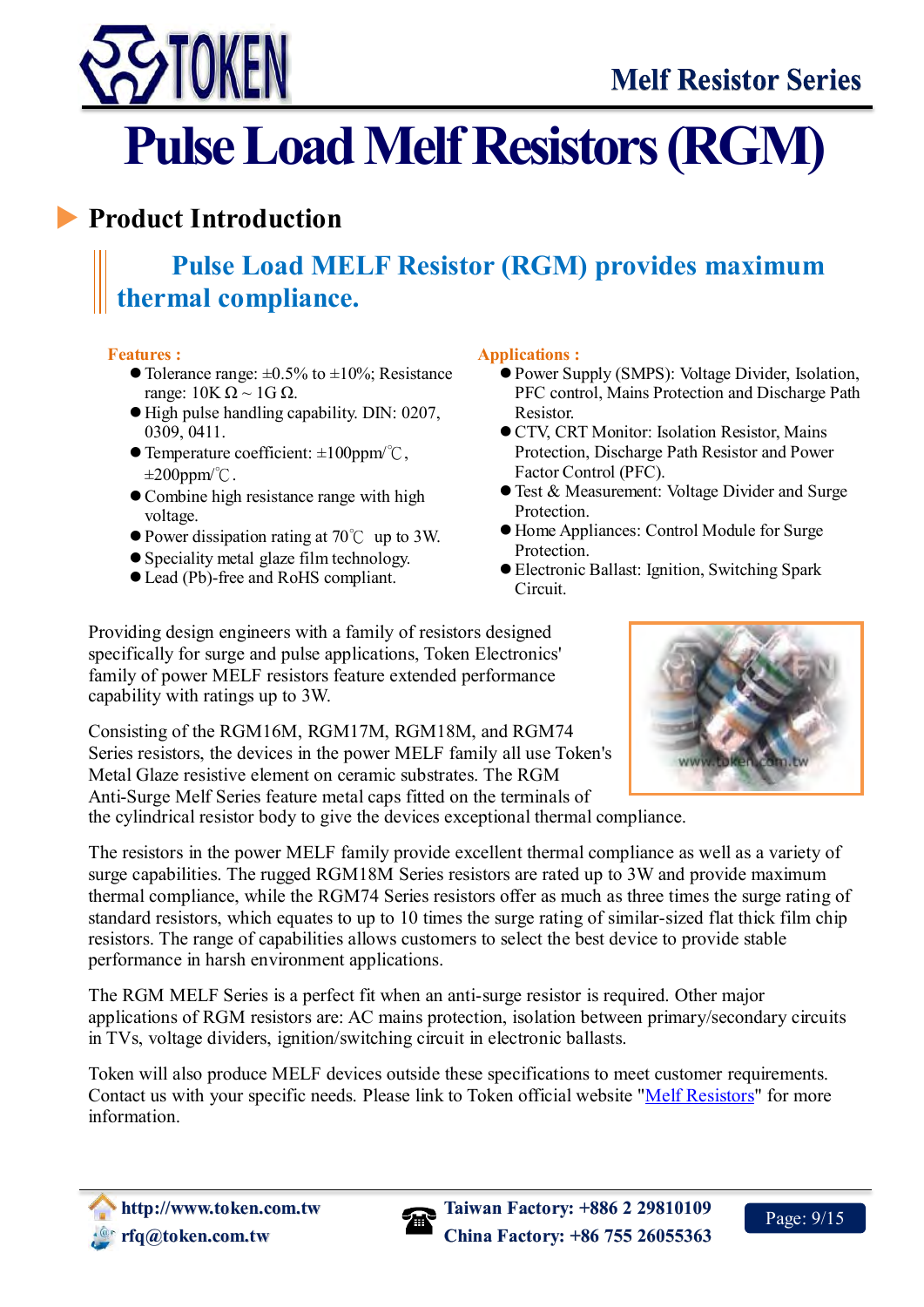

## <span id="page-11-0"></span>**Dimensions & Recommended Soldering Bath Dimensions (RGM)**

| <b>Type</b>                                                         | <b>RGM74</b> | RGM16M      | RGM17M      | RGM18M                                                   |             |
|---------------------------------------------------------------------|--------------|-------------|-------------|----------------------------------------------------------|-------------|
| <b>DIN</b> type                                                     |              | DIN: 0207   | DIN: 0207   | DIN: 0309                                                | DIN: 0411   |
|                                                                     | $\mathbf L$  | 5.7         | 6.1         | 8.7                                                      | 11          |
|                                                                     | L1           | 3.5         | 3.9         | 6.2                                                      | 8.8         |
| Dimension Max $(\pm 0.3 \text{ mm})$                                | ${\bf D}$    | 2.1         | 2.1         | 3.1                                                      | 3.9         |
|                                                                     | $\rm K$      | $0.6\,$     | 0.8         | 1.0                                                      | 1.3         |
|                                                                     | D1           | $D+0/D-0.5$ | $D+0/D-0.5$ | $D+0/D-0.5$                                              | $D+0/D-0.5$ |
|                                                                     | $\mathbf S$  | 3.3         | 3.5         | 5.6                                                      | 7.2         |
| <b>Recommended Soldering Bath</b><br>Dimension (Unit: mm)           | W            | 3.2         | 4.0         | 5.0                                                      | 7.0         |
|                                                                     | $\mathbf H$  | 3.2         | 4.5         | 5.0                                                      | 5.0         |
| D<br>D <sub>4</sub><br>K<br><b>Pulse Load MELF (RGM) Dimensions</b> |              |             | W           | S.<br><b>Recommended Soldering Bath (RGM) Dimensions</b> |             |

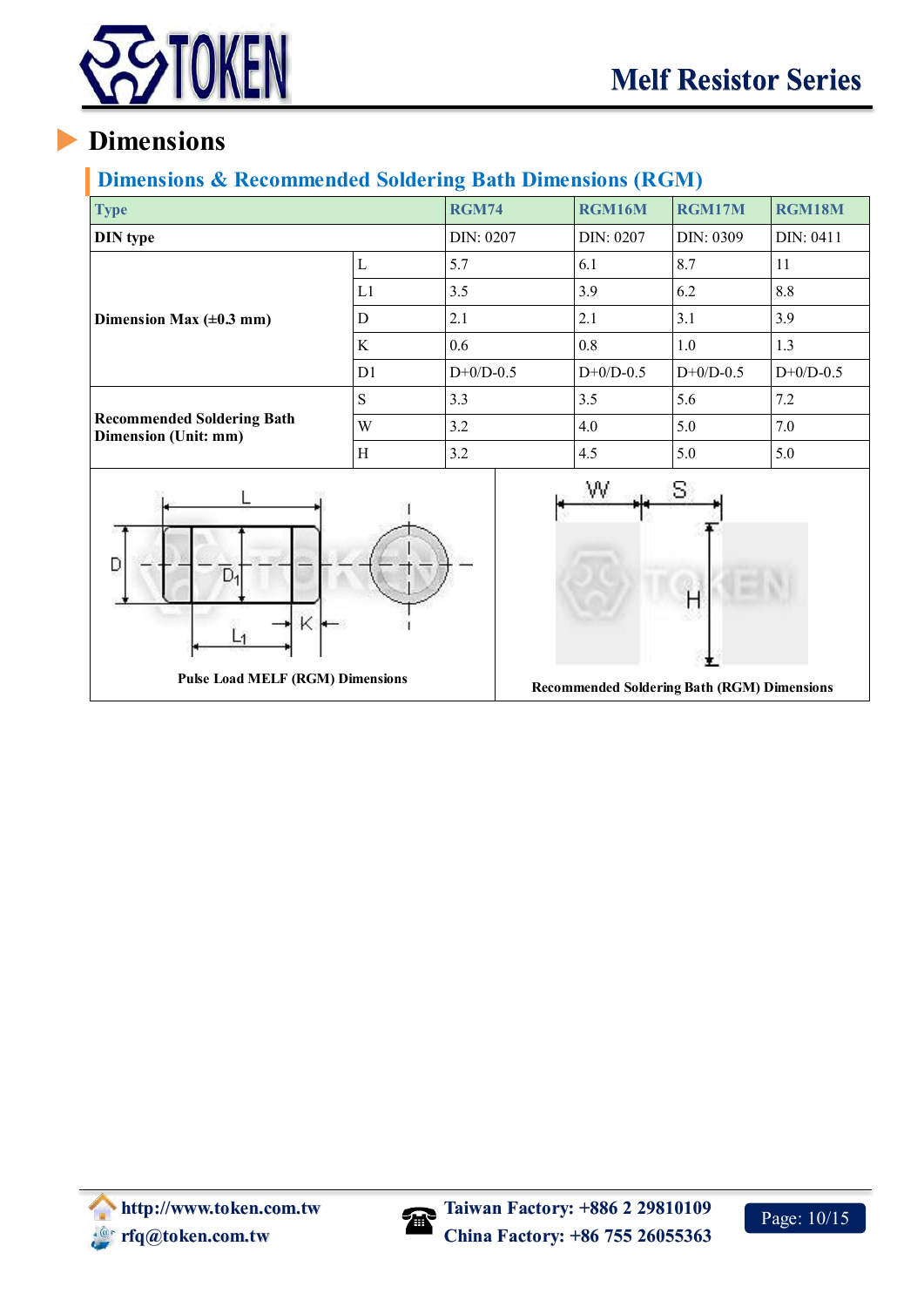

## <span id="page-12-0"></span>**Characteristics (RGM)**

| <b>Type</b>                                                      | <b>RGM74</b>                       | RGM16M                                                      | RGM17M                    | RGM18M                    |  |  |
|------------------------------------------------------------------|------------------------------------|-------------------------------------------------------------|---------------------------|---------------------------|--|--|
| <b>DIN</b> type                                                  | DIN: 0207<br>DIN: 0207             |                                                             | DIN: 0309                 | DIN: 0411                 |  |  |
| Resistance range $(\Omega)$                                      | $10k \sim 1G$                      | $10k \sim 1G$                                               | $10k \sim 1G$             | $10k \sim 1G$             |  |  |
| <b>Resistance Tolerance</b>                                      |                                    | D( $\pm$ 0.5%); F( $\pm$ 1%); J( $\pm$ 5.0%); K( $\pm$ 10%) |                           |                           |  |  |
| Temperature coefficient                                          | $\pm 100$ ppm/°C; $\pm 200$ ppm/°C |                                                             |                           |                           |  |  |
| Rated dissipation (W) P70                                        | 0.50                               | 1.0                                                         | 2.0                       | 3.0                       |  |  |
| Operating voltage (V) $U_{max}$                                  | 1600                               | 1600                                                        | 2000                      | 3000                      |  |  |
| Short time over load voltage (V)                                 | 3200                               | 3200                                                        | 4000                      | 6000                      |  |  |
| <b>Operating Temperature range</b>                               | $-55^{\circ}$ C ~ 125 $^{\circ}$ C |                                                             |                           |                           |  |  |
| Endurance,                                                       | $10K\Omega \sim 1M\Omega$          | $10K\Omega \sim 1M\Omega$                                   | $10K\Omega \sim 1M\Omega$ | $10K\Omega \sim 1M\Omega$ |  |  |
| Max, resistance change at P70,<br>$\Delta$ R/R max., after 1000h | $\leq 1.50\%$                      |                                                             |                           |                           |  |  |
| <b>Insulation voltage</b>                                        | $>$ 500V                           |                                                             |                           |                           |  |  |
| <b>Insulation resistance</b>                                     | $>1G\Omega$                        |                                                             |                           |                           |  |  |

# <span id="page-12-1"></span>**Order Codes**

## **Order Codes (RGM)**

| <b>RGM16M</b> | <b>510K</b>                 |              |                          | IJ          | <b>TR</b>    |             |  |
|---------------|-----------------------------|--------------|--------------------------|-------------|--------------|-------------|--|
| Part Number   | Resistance Value $(\Omega)$ |              | Resistance Tolerance (%) |             | Package      |             |  |
| RGM74         | 51K                         | $51K\Omega$  | D                        | $\pm 0.5\%$ | $\mathbf{P}$ | <b>Bulk</b> |  |
| RGM16M        | 510K                        | $510K\Omega$ | $\mathbf{F}$             | $\pm 1.0\%$ | <b>TR</b>    | Taping Reel |  |
| RGM17M        | 5M1                         | $5.1M\Omega$ |                          | $\pm 5.0\%$ |              |             |  |
| RGM18M        | 51M                         | $51M\Omega$  | K                        | $\pm 10\%$  |              |             |  |
|               | 510 <sub>M</sub>            | $510M\Omega$ |                          |             |              |             |  |

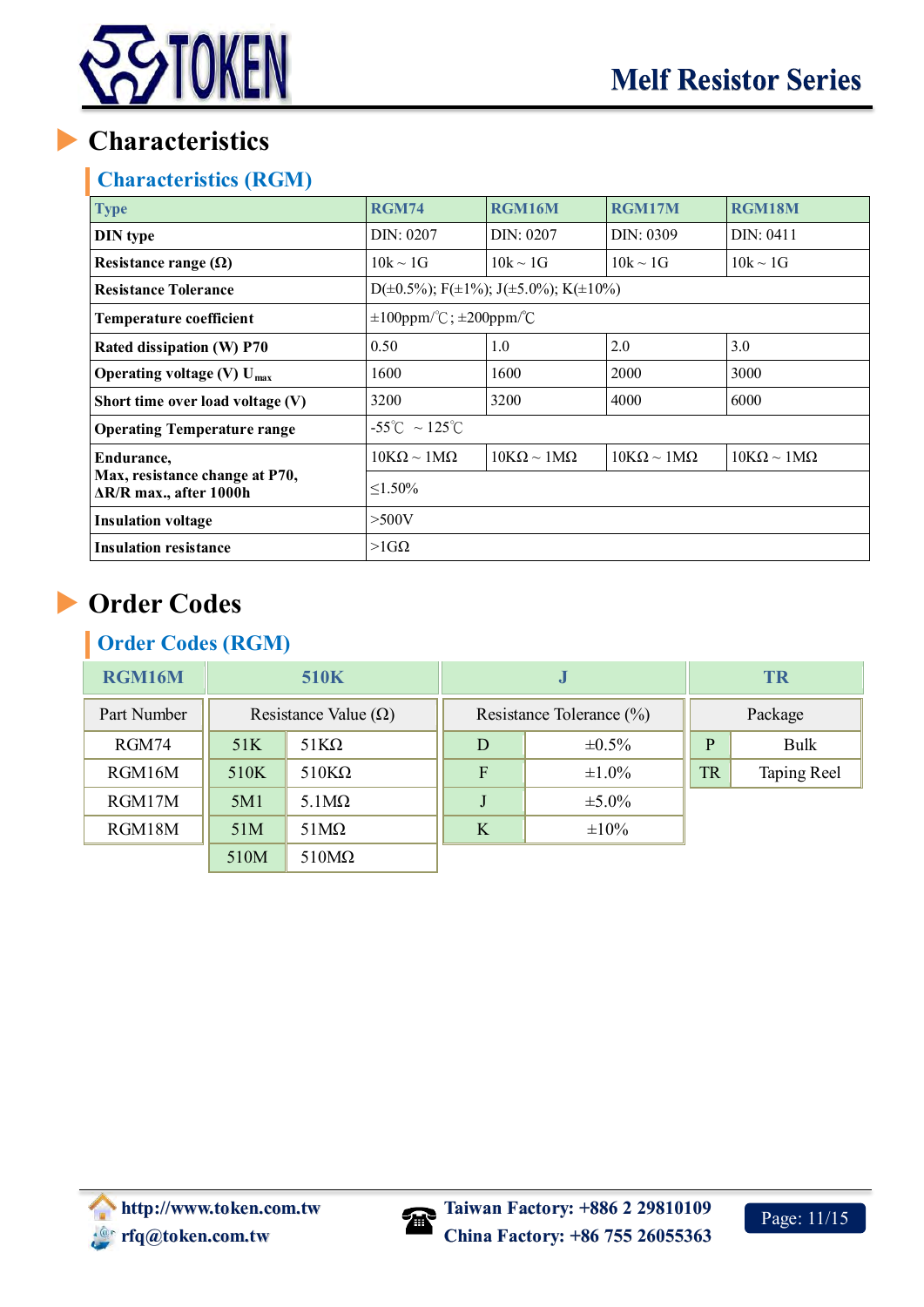

# <span id="page-13-0"></span>**Metal Film Ultra Precision Melf Resistors (RJM)**

# <span id="page-13-1"></span>**Product Introduction**

# **Token Precision Metal-Film Melf Resistors (RJM) offer more design options.**

#### **Features :**

 $\overline{a}$ 

- DIN: 0102, 0204, 0207, 0411.
- Pure Sn termination on Ni barrier layer.
- Very high ratio of performance to price.
- $\bullet$  High precision tolerance down to  $\pm$  0.05 %.
- Force fitted steel caps, tin plated on nickel barrier.
- Superior overall stability, most advanced thin film technology.
- $\bullet$  TCR down to  $\pm$  5ppm<sup>o</sup>°C, wide resistance range:  $0.1\Omega$  to 22M $\Omega$ .
- Compatible with lead (Pb)-free and lead containing soldering processes.

#### **Applications :**

- Measuring and calibration equipment.
- Industrial process control systems.
- Space and aircraft electronics.
- Test and measurement.
- Medical electronics.
- Telecom.

(RJM) professional thin film MELF resistors (Cylindrical Resistors) are the perfect choice for most fields of modern professional electronics where reliability and stability is of major concern.

(RJM) resistors combine the proven reliability of professional MELF products with a most advanced level of precision and stability first achieved with axial thin film high precision resistors.

This unique combination makes the product perfectly suited for all applications with outstanding requirements towards reliable precision and stability. The typical applications in the fields of telecommunication, automotive and medical equipment reflect the outstanding level of proven reliability.

Token's (RJM) equate Vishay, Ohmite, Caddock, IRC, EBG, KOA, Panasonic Precision MELF with more competitive price and fast delivery. Contact us with your specific needs. Please link to Token official website ["Melf Resistors"](http://www.token.com.tw/melf-resistor/index.html) for more information.



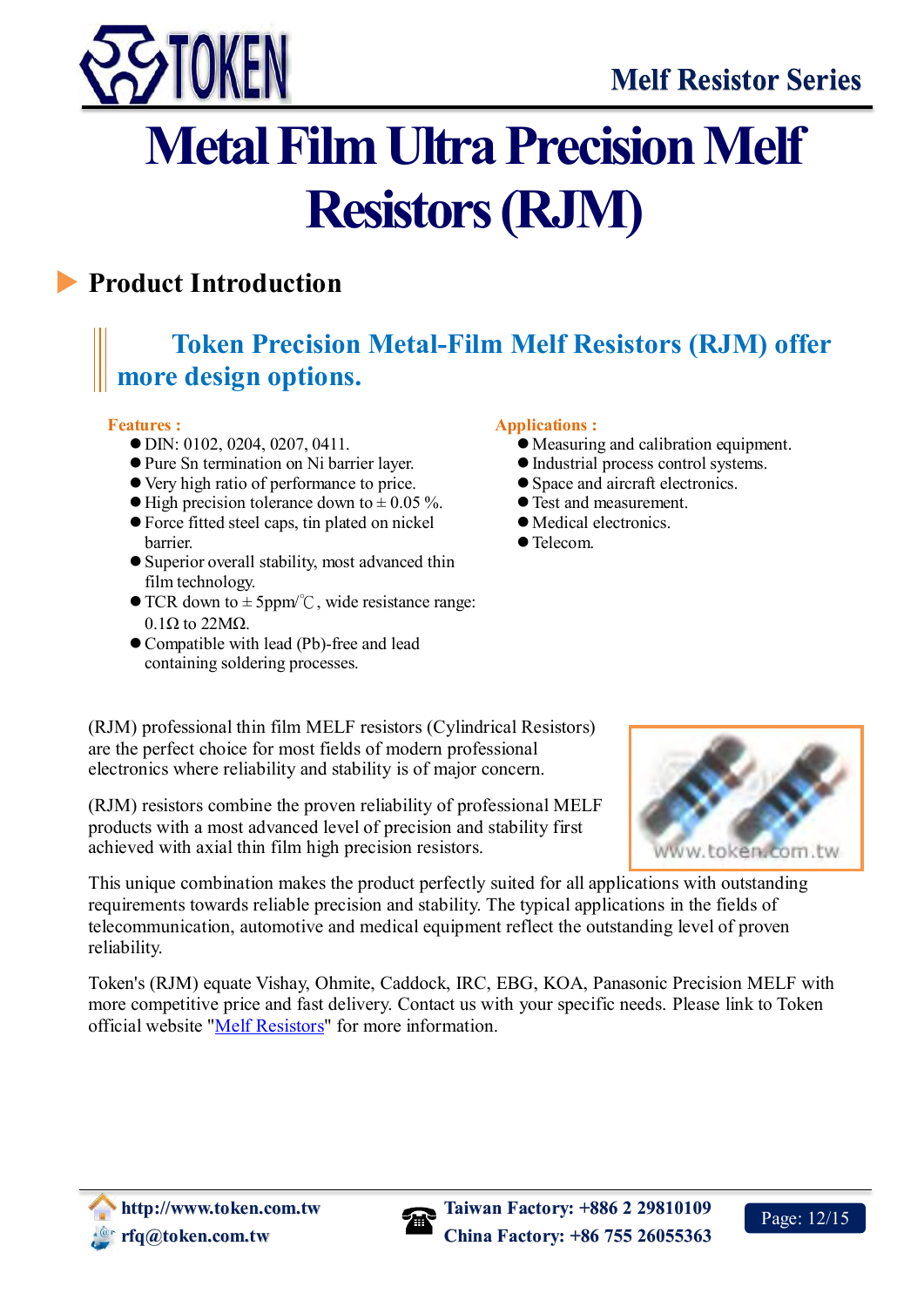

## <span id="page-14-0"></span>**Dimensions & Recommended Soldering Bath Dimensions (RJM)**

| <b>Type</b>                                |               | <b>RJM72P</b>                          | RJM73P       | RJM73M         | <b>RJM74S</b>  | <b>RJM74P</b>                                                | <b>RJM16M</b> | RJM17M       | RJM18M         |
|--------------------------------------------|---------------|----------------------------------------|--------------|----------------|----------------|--------------------------------------------------------------|---------------|--------------|----------------|
| Metric type                                |               | DIN:<br>0102                           | DIN: 0204    |                |                | DIN: 0207                                                    |               | DIN:<br>0309 | DIN:<br>0411   |
|                                            | $L(\pm 0.3)$  | 2.0                                    | 3.5          | 3.5            |                | 5.7                                                          | 6.0           | 8.7          | 11.8           |
| <b>Dimension</b><br>(Unit: mm)             | $D(\pm 0.3)$  | 1.25                                   | 1.3          | 1.3            | 2.1            |                                                              | 2.1           | 3.1          | 3.6            |
|                                            | $K(\pm 0.2)$  | $\geq 0.4$                             | $\geq 0.6$   | $\geq 0.6$     |                | $\geq 0.6$                                                   | $\geq 0.6$    | $\geq 1.0$   | $\geq 1.0$     |
|                                            | $D1(\pm 0.1)$ | $\Sigma$ D-0.1                         | $\geq$ D-0.2 | $\Sigma$ D-0.2 | $\Sigma$ D-0.3 |                                                              | $\geq$ D-0.3  | $\geq$ D-0.4 | $\Sigma$ D-0.4 |
| Recommended                                | S             | 1.3                                    | 1.5          | 1.5            |                | 2.8                                                          | 3.2           | 5.6          | 8.2            |
| <b>Soldering Bath</b><br><b>Dimensions</b> | W             | 2.0                                    | 1.6          | 3.0            | 3.0            |                                                              | 3.5           | 4.0          | 5.0            |
| (Unit: mm)                                 | H             | 1.3                                    | 1.6          | 3.0            | 3.0            |                                                              | 3.5           | 4.0          | 5.0            |
| D                                          |               | $D_1$<br>$K +$                         |              |                | W<br>s         | H                                                            |               |              |                |
|                                            |               | <b>Precision Melf (RJM) Dimensions</b> |              |                |                | <b>Recommended Soldering Bath (RJM)</b><br><b>Dimensions</b> |               |              |                |

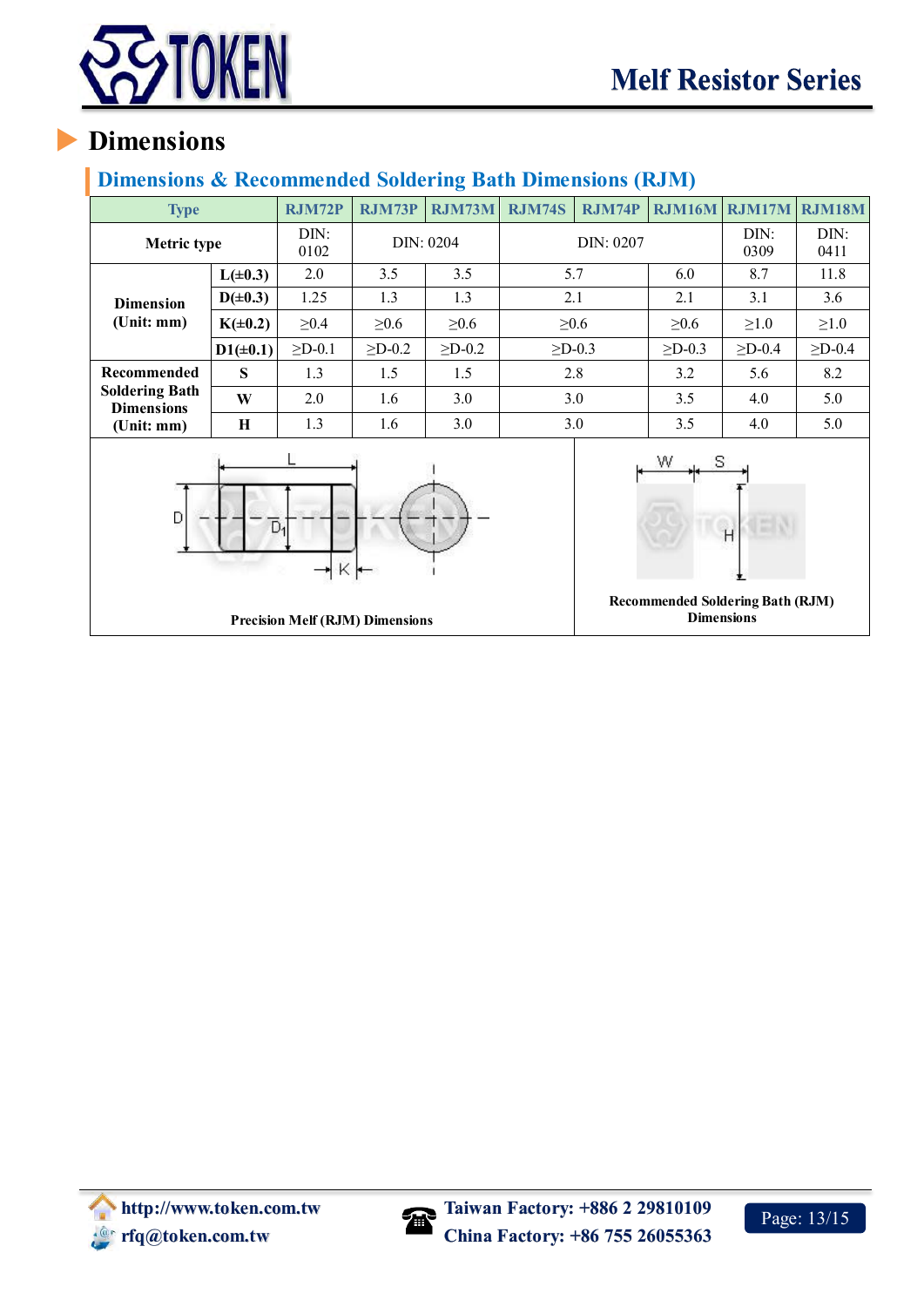

## <span id="page-15-0"></span>**Characteristics (RJM)**

| <b>Type</b>                                | <b>RJM72P</b>                                                                                 | <b>RJM73P</b> | <b>RJM73M</b> | <b>RJM74S</b> | <b>RJM74P</b> | <b>RJM16M</b> | <b>RJM17M</b> | <b>RJM18M</b> |  |  |
|--------------------------------------------|-----------------------------------------------------------------------------------------------|---------------|---------------|---------------|---------------|---------------|---------------|---------------|--|--|
| Metric type                                | DIN: 0102                                                                                     | DIN: 0204     |               |               | DIN: 0207     |               |               | DIN: 0411     |  |  |
| Rated<br>dissipation<br><b>P70</b>         | 0.125W                                                                                        | 0.25W         | 0.5W          | 0.25W         | 0.50W         | 1.0W          | 2.0W          | 3.0W          |  |  |
| Resistance range $(\Omega)$                | $10 \sim 1$ M<br>$10 \sim 10M$                                                                |               |               |               |               |               |               |               |  |  |
| <b>Resistance tolerance</b><br>$(\%)$      | $J(\pm 5)$ ; F( $\pm 1$ ); D( $\pm 0.5$ ); C( $\pm 0.25$ ); B( $\pm 0.10$ ); A5( $\pm 0.05$ ) |               |               |               |               |               |               |               |  |  |
| <b>Temperature</b><br>coefficient (ppm/°C) | C1 ( $\pm$ 100); C2 ( $\pm$ 50); C3 ( $\pm$ 25); C5( $\pm$ 15); C6 ( $\pm$ 10); C7 ( $\pm$ 5) |               |               |               |               |               |               |               |  |  |
| <b>Climatic category</b><br>(LCT/UCT/days) | 55/125/56                                                                                     |               |               |               |               |               |               |               |  |  |
| Operating<br>Umax<br>voltage               | 150V                                                                                          | 200V          | 250V          | 250V          | 300V          | 350V          | 400V          | 450V          |  |  |
| Temperature range                          | $-55^{\circ}$ C to 125 $^{\circ}$ C                                                           |               |               |               |               |               |               |               |  |  |
| <b>Insulation voltage (V)</b>              | 300                                                                                           | 500           | 500           | 500           | 600           | 700           | 800           | 900           |  |  |
| <b>Insulation resistance</b>               | $>1$ GQ<br>$\sim$ $\sim$                                                                      |               |               |               |               |               |               |               |  |  |

<span id="page-15-1"></span>**•** Notice: Resistance out of range, tolerance and temperature coefficient match are under request.

# **Order Codes**

## **Order Codes (RJM)**

| <b>RJM74P</b> | <b>10R</b>       |                   | D                 |              | C6                                            |                               | $\overline{\mathbf{P}}$ |        |
|---------------|------------------|-------------------|-------------------|--------------|-----------------------------------------------|-------------------------------|-------------------------|--------|
| Part Number   | Resistance Value |                   | Resistance        |              | Temperature<br>coefficient (PPM/ $\degree$ C) |                               | Package                 |        |
| RJM72P        | $(\Omega)$       |                   | Tolerance $(\% )$ |              |                                               |                               | P                       | Bulk   |
| RJM73P        | 0R1              | $0.1\Omega$       | J                 | $\pm 5\%$    | C <sub>1</sub>                                | $\pm 100$ ppm <sup>o</sup> °C | <b>TR</b>               | Taping |
| RJM73M        | 10R              | $10\Omega$        | $\overline{F}$    | $\pm 1\%$    | C <sub>2</sub>                                | $\pm 50$ ppm/°C               |                         | Reel   |
| RJM74S        | 100R             | $100\Omega$       | D                 | $\pm 0.5\%$  | C <sub>3</sub>                                | $\pm 25$ ppm/°C               |                         |        |
| RJM74P        | 1K               | $1K\Omega$        | $\mathbf C$       | $\pm 0.25\%$ | C <sub>5</sub>                                | $\pm 15$ ppm/°C               |                         |        |
| RJM16M        | <b>10K</b>       | $10K\Omega$       | B                 | $\pm 0.10\%$ |                                               |                               |                         |        |
|               | 100K             | $100K\Omega$      | A <sub>5</sub>    | $\pm 0.05\%$ | C6                                            | $\pm 10$ ppm/°C               |                         |        |
| RJM17M        | 1M               | $1\text{M}\Omega$ |                   |              | C7                                            | $\pm 5$ ppm/°C                |                         |        |
| RJM18M        |                  |                   |                   |              |                                               |                               |                         |        |
|               | 10M              | $10M\Omega$       |                   |              |                                               |                               |                         |        |